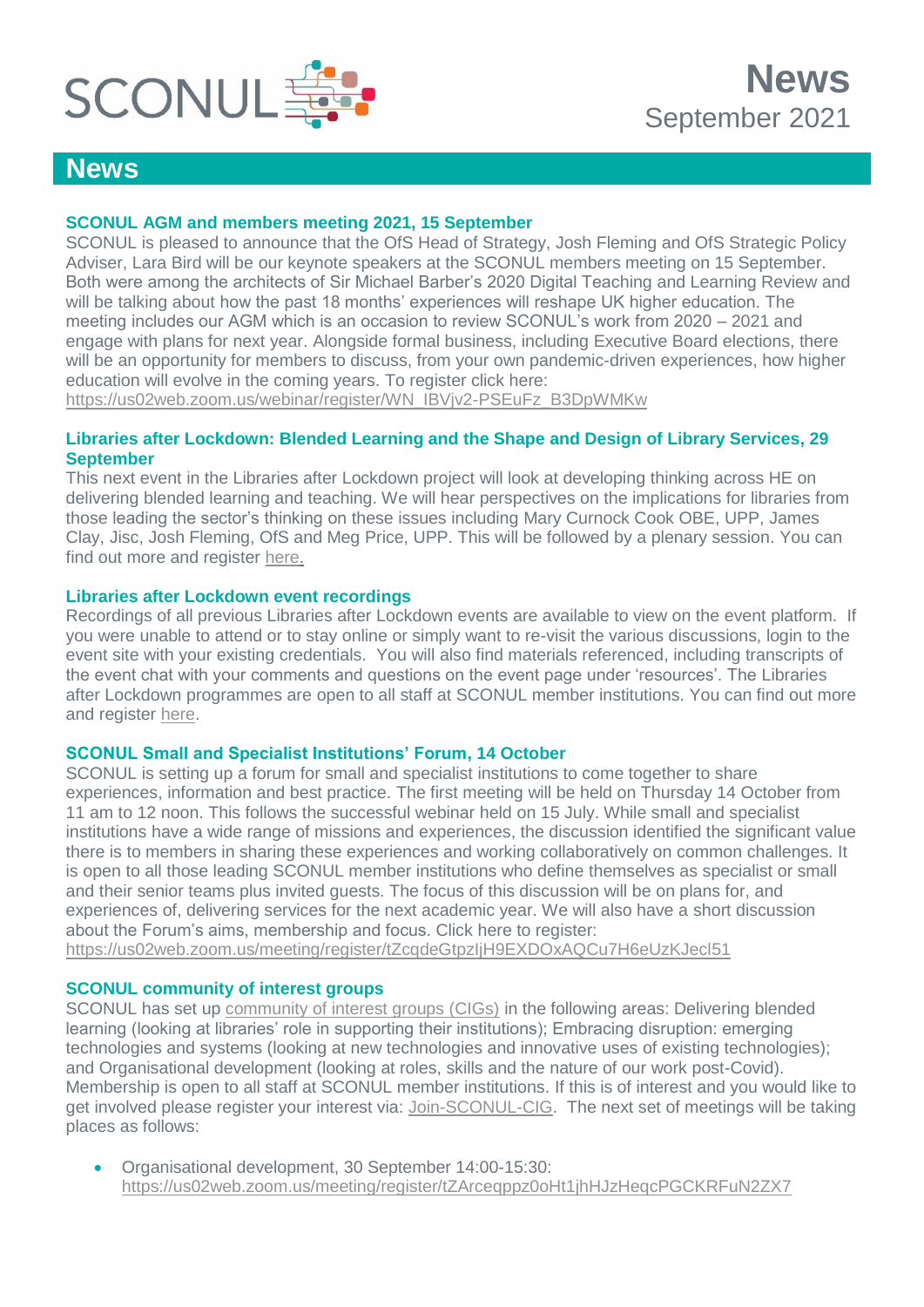- Embracing disruption, 6 October 14:00-15:30: <https://us02web.zoom.us/meeting/register/tZwrcuyurTkuE9CODBdRlVX7MrpxgAaZWG77>
- Delivering blended learning, 13 October 10:00-11:30: <https://us02web.zoom.us/meeting/register/tZwpce-pqD0oG9We7ZLvQQgyj1bfgFH9VzAl>

# **Statement of Solidarity with Librarians and Archivists in Afghanistan**

SCONUL alongside CILIP and Research Libraries UK have issued a statement of solidarity with librarians and archivists in Afghanistan. We are gravely concerned at the threat to the safety and security of librarians and archivists resulting from the change of regime in Afghanistan and call on the new regime to guarantee their ability to carry out their professional duties without threat or coercion. The full statement can be found here: [https://www.sconul.ac.uk/news/statement-of-solidarity-with-librarians](https://www.sconul.ac.uk/news/statement-of-solidarity-with-librarians-and-archivists-in-afghanistan)[and-archivists-in-afghanistan](https://www.sconul.ac.uk/news/statement-of-solidarity-with-librarians-and-archivists-in-afghanistan)

### **SCONUL Statistics 2019-20**

SCONUL is pleased to announce that the 2019-20 Statistical Data is now available to members on the website at<https://www.sconul.ac.uk/page/sconul-annual-library-statistics-2019-20> (you'll need to log in to view this page – [http://www.sconul.ac.uk/user\)](http://www.sconul.ac.uk/user). The Reporting Tool, which allows users to compare and benchmark data from across institutions and particular mission groups is also available on the website and a guide with instructions and examples for using the Reporting Tool can be found [here.](https://www.sconul.ac.uk/page/statistics-reporting-tool) SCONUL has also provided additional analysis alongside its 2019-20 Annual Statistical Data entitled ['The Covid-](https://www.sconul.ac.uk/sites/default/files/documents/2021_Spotlight_the%20Covid-19_library.pdfhttps:/submit.jotformeu.com/submit/212132706167348/)[19 library'](https://www.sconul.ac.uk/sites/default/files/documents/2021_Spotlight_the%20Covid-19_library.pdfhttps:/submit.jotformeu.com/submit/212132706167348/) (2021). This report looks at the impact of the Covid-19 pandemic on the UK HE sector and considers how this may shape the academic libraries of the future.

#### **SCONUL Annual Statistical Return 2020-21**

The SCONUL statistics survey for 2020-21 is due to be released by the end of September. Additional time has been taken to consider and include a new group of questions related to libraries' experiences and service delivery during the pandemic. In this regard we hope to continue reflecting and providing key reference data to members on the changing face of library and information services.

#### **UKRI announces new Open Access Policy**

UKRI has published its open access policy. The updated policy requires immediate open access for peer-reviewed research articles submitted for publication from 1 April 2022. It also includes a new requirement for monographs, book chapters and edited collections published from 1 January 2024 to be made open access within 12 months of publication. [Read more](https://www.ukri.org/news/ukri-announces-new-open-access-policy/)

#### **Plan B - what's the big deal?**

On Wednesday 18 August the RLUK Collections Strategy Network (CSN) held an event which explored many aspects of 'Plan B' planning for content access and brought together key pieces of work going on across the sector. The meeting discussed alternative access methods including interlibrary loan and OA discovery, modelling and data gathering including the use of Unsub, and communication and academic engagement. RLUK have shared the event recording with SCONUL members which can be found here: <https://www.sconul.ac.uk/page/partner-events>

#### **The Professional Service Directors' Programme 2022**

The Association of Heads of University Administration (AHUA) has launched the sixth iteration of its development programme targeted at new heads of service to help develop their leadership skills. The Professional Service Directors' Programme, which has been informed by collaboration between AHUA, SCONUL and a number of other professional associations, will start in January 2022. The programme has been designed to enhance and develop the existing leadership skills, knowledge, experience and mindset of early-career directors and heads within higher education professional services, to achieve greater personal impact and influence. Through a range of tailored activities including individual sessions, action learning and whole group workshops featuring specialist quest contributors, participants will explore what's needed to become more effective in their roles from a variety of different perspectives. The deadline for applications is 26 November 2021. [Read more](https://www.sconul.ac.uk/news/open-for-applications-professional-service-directors%E2%80%99-programme-2022)

#### **AHUA online governance programme**

AHUA have announced a new Online Governance Programme comprising six, 90-minute, monthly, online workshops starting on 13 October. The programme has been devised as a Masterclass introduction to governance – starting with the fundamentals, and moving on to identify the key building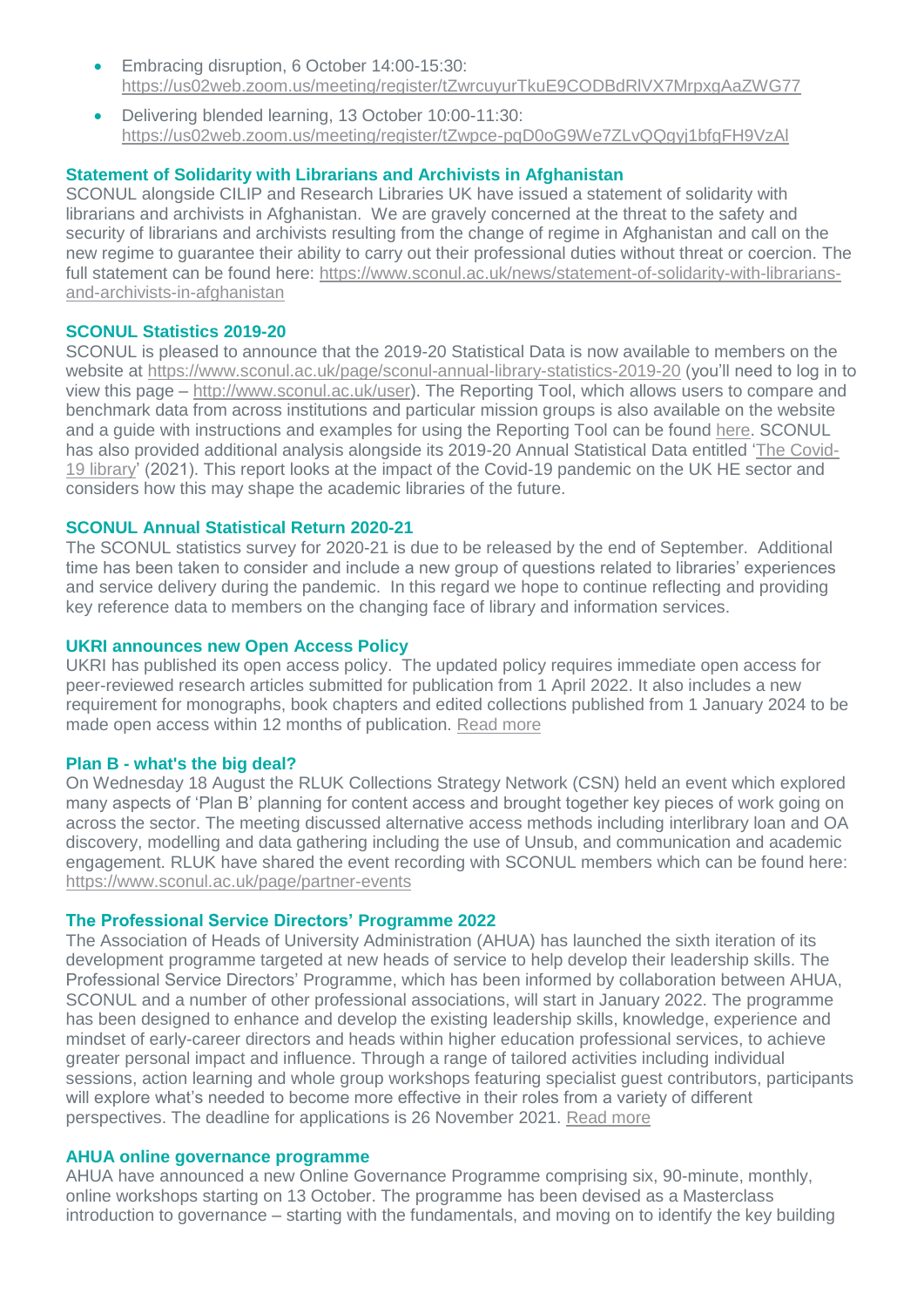blocks of a high-quality system of governance. The course is targeted at professionals occupying a governance role in their institution. It will also be of interest to other HE professionals who want, or need, to know more about governance including colleagues working in related areas such as library, legal, finance, risk, audit, regulation, compliance, HR, corporate affairs. The deadline for applications is Friday 1 October 2021. [Read more](https://www.ahua.ac.uk/resources/online-governance-programme/)

### **Pre-call announcement: AHRC-RLUK Professional Practice Fellowship Scheme**

The Arts and Humanities Research Council (AHRC) and Research Libraries UK (RLUK) have made a pre-call announcement regarding the forthcoming launch of a Professional Practice Fellowship Scheme. A Townhall meeting to accompany this pre-call will be held on [Wednesday 22 September](https://www.eventbrite.co.uk/e/townhall-meeting-ahrc-rluk-professional-practice-fellowship-scheme-tickets-168249034391) at which potential applicants can ask questions about the scheme. Full applications will open on Monday 4 October and will close on Friday 3 December 2021. Decisions and awards will be announced in early February 2022. [Read more](https://www.rluk.ac.uk/ahrc-rluk-professional-practice-fellowships-pre-call-information/)

# **UKeiG announces the call for nominations for the Jason Farradane Award 2021**

The UK e-information Group (UKeiG) has announced a call for nominations for the Jason Farradane Award 2021. The Jason Farradane Award is given in recognition of an outstanding contribution to the library and information profession. It will be awarded to an individual or a team in recognition of exemplary and innovative practice. This may take the form of a specific project, a piece of research or the development of a service or resource, for example. The Award celebrates creativity and enterprise across the library and information profession in its widest sense. UKeiG also recently announced a call for nominations for the Tony Kent Strix Award which is awarded for a major, sustained or influential contribution to the field of search/information retrieval.

# **Retirement of Lorraine Estelle as COUNTER Project Director**

COUNTER have announced that Lorraine Estelle will be retiring in Spring 2022 after six years as the COUNTER Project Director. During her time Lorraine has overseen some of the most important developments in COUNTER's history as well as inspired dozens of volunteers on a range of committees to contribute their knowledge and expertise to make COUNTER what it is today and to ensure it is robust and reliable going forwards. COUNTER will be starting the process to recruit a successor in September 2021, with a view to having the new person in place in March or April 2022.

# **Updates from our peer organisations:**

- 1. Academic Libraries North<https://www.academiclibrariesnorth.ac.uk/newsletters>
- 2. CONUL [https://conul.ie/news/](https://protect-eu.mimecast.com/s/LJYtC4RZWsJWAUOLjW-?domain=conul.ie/)
- 3. LIBER<https://libereurope.eu/news/>
- 4. M25 Consortium of Academic Libraries [https://www.m25lib.ac.uk/about-the-consortium/newsletter](https://www.m25lib.ac.uk/about-the-consortium/newsletter-archive/)[archive/](https://www.m25lib.ac.uk/about-the-consortium/newsletter-archive/)
- 5. Mercian Collaboration <https://merciancollaboration.org.uk/news>
- 6. RLUK<https://www.rluk.ac.uk/rluk-bulletin/>
- 7. SCURL<https://www.scurl.ac.uk/>
- 8. ucisa<https://www.ucisa.ac.uk/News-and-Views>
- 9. WHELF <https://whelf.ac.uk/>

# **Appointments and job opportunities**

If you have moved to a new role or institution or have any senior job opportunities that you would like us to include, please e-mail [SitMui.Ng@sconul.ac.uk.](mailto:SitMui.Ng@sconul.ac.uk)

# **Vacancy: Special Collections Librarian, Birmingham City University**

Birmingham City University are seeking to appoint a Special Collections Librarian for the Library and Learning Resources (L&LR) Directorate. Reporting to the Head of Collection Management and Engagement (CME) this role will deliver on L&LR strategic objectives to ensure that their special collections and archives are more visible and accessible, and therefore better able to support the needs of learners, teaching and researchers. The Collections include The University Archive, The Royal College of Organist's collection, special collections of rare books, the John Lane Paper, and the Ginsberg Archive. **Closing date 19 September** [Read more](https://jobs.bcu.ac.uk/vacancy.aspx?ref=082021-376)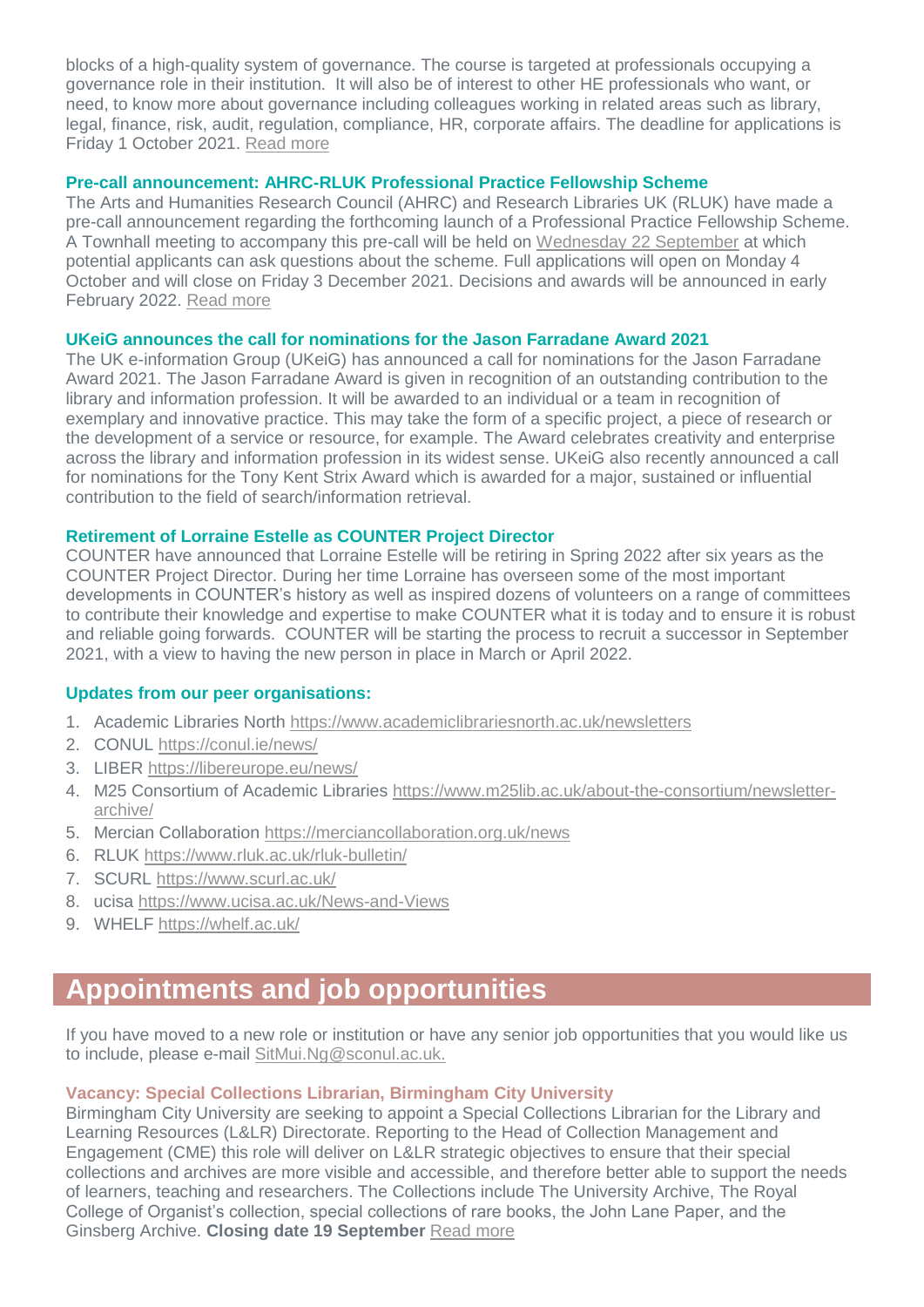#### **Vacancy: Electronic Resources Manager, University of Salford**

University of Salford are seeking to appoint an Electronic Resources Manager to deliver and support digital resource acquisition, creation, and curation in line with strategic content priorities. The post holder will be required to juggle multiple competing priorities and tight deadlines and will lead the collections work on delivering, analysing and assessing transformative agreements working in close collaboration with colleagues from our library research team applying the innovative model we have developed at Salford. **Closing date 19 September** [Read more](https://universityofsalford.tal.net/vx/lang-en-GB/mobile-0/appcentre-1/brand-4/xf-82539b7d9306/candidate/so/pm/1/pl/3/opp/148-Electronic-Resources-Manager/en-GB)

#### **Vacancy: LIBER Quarterly Chair of Editorial Board**

LIBER are seeking a candidate to take on the voluntary role of Chair of the Editorial Board of LIBER Quarterly. They are looking for a Library & Information Services (LIS) professional or LIS academic with experience and/or a keen interest in LIS publishing. The post holder will play a key role in the development of a leading international journal. **Closing date 20 September** [Read more](https://libereurope.eu/article/vacancy-liber-quarterly-chair-of-editorial-board/)

#### **Vacancy: Head of Research & Learning Information Services, University of Aberdeen**

University of Aberdeen are recruiting for a brand new senior strategic post to work with the University Librarian & Head of Library Services in developing Library services in line with the University's Aberdeen 2040 strategic plan. The post will lead on the management and development of the Library's professional activities in support of teaching, learning and research and will be pivotal in service realignment and the strengthening of relationships with academic and professional partners. **Closing date 20 September** [Read more](https://www.abdnjobs.co.uk/vacancy/head-of-research-learning-information-services-455326.html)

#### **Vacancy: Digital Archivist, RCSI Dublin Ireland**

RCSI, University of Medicine & Health Sciences, Dublin is seeking a Digital Archivist. This is a new role which will be key in maintaining, developing and delivering RCSI digital heritage collections. The post holder will contribute significantly to promotional and public engagement activities, online and onsite, which use heritage material to support RCSI organisational goals. Working with internal and external stakeholders they will acquire and process historically and institutionally significant digital collections for the benefit of RCSI and future users of the collections. **Closing date 22 September** [Read more](https://my.corehr.com/pls/coreportal_rcsip/erq_jobspec_details_form.jobspec?p_id=028172)

#### **Vacancy: Assistant Director, University of St Andrews**

University of St Andrews is looking for an Assistant Director (Academic Engagement and Student Experience) to develop Library spaces and services, championing an approach based on service excellence and continuous improvement. The successful candidate will have a combination of leadership ability, management experience, strategic thinking, and expertise in at least one of the areas covered by the Academic Engagement and Student Experience teams. Working across the University, they will be able to shape the post-pandemic future of Library spaces and services at St Andrews, and the strategy and plans of an active and ambitious Libraries and Museums team. **Closing date 27 September** [Read](https://www.vacancies.st-andrews.ac.uk/Vacancies/W/6073/0/311509/889/assistant-director-academic-engagement-and-student-experience-ad4379mr)  [more](https://www.vacancies.st-andrews.ac.uk/Vacancies/W/6073/0/311509/889/assistant-director-academic-engagement-and-student-experience-ad4379mr)

# **Resources**

Below is a list of [resources for SCONUL members dealing with Covid-19.](https://www.sconul.ac.uk/page/resources-for-sconul-members-dealing-with-covid-19) If you would like SCONUL to include any resources that may be of interest to members, please email [sitmui.ng@sconul.ac.uk](mailto:sitmui.ng@sconul.ac.uk)

#### **Current COVID resources**

- Government guidance for English universities on Covid-19 (updated 17 August): [https://www.gov.uk/government/publications/higher-education-reopening-buildings-and](https://www.gov.uk/government/publications/higher-education-reopening-buildings-and-campuses/higher-education-reopening-buildings-and-campuses)[campuses/higher-education-reopening-buildings-and-campuses](https://www.gov.uk/government/publications/higher-education-reopening-buildings-and-campuses/higher-education-reopening-buildings-and-campuses)
- The Welsh government guidance and services for higher education: https://gov.wales/highereducation-coronavirus
- The Scottish government's guidance for universities, colleges and community learning and development providers to help reduce the spread of Covid-19 (updated 7 September): [https://www.gov.scot/publications/coronavirus-covid-19-universities-colleges-and-community](https://www.gov.scot/publications/coronavirus-covid-19-universities-colleges-and-community-learning-and-development-providers/)[learning-and-development-providers/](https://www.gov.scot/publications/coronavirus-covid-19-universities-colleges-and-community-learning-and-development-providers/)